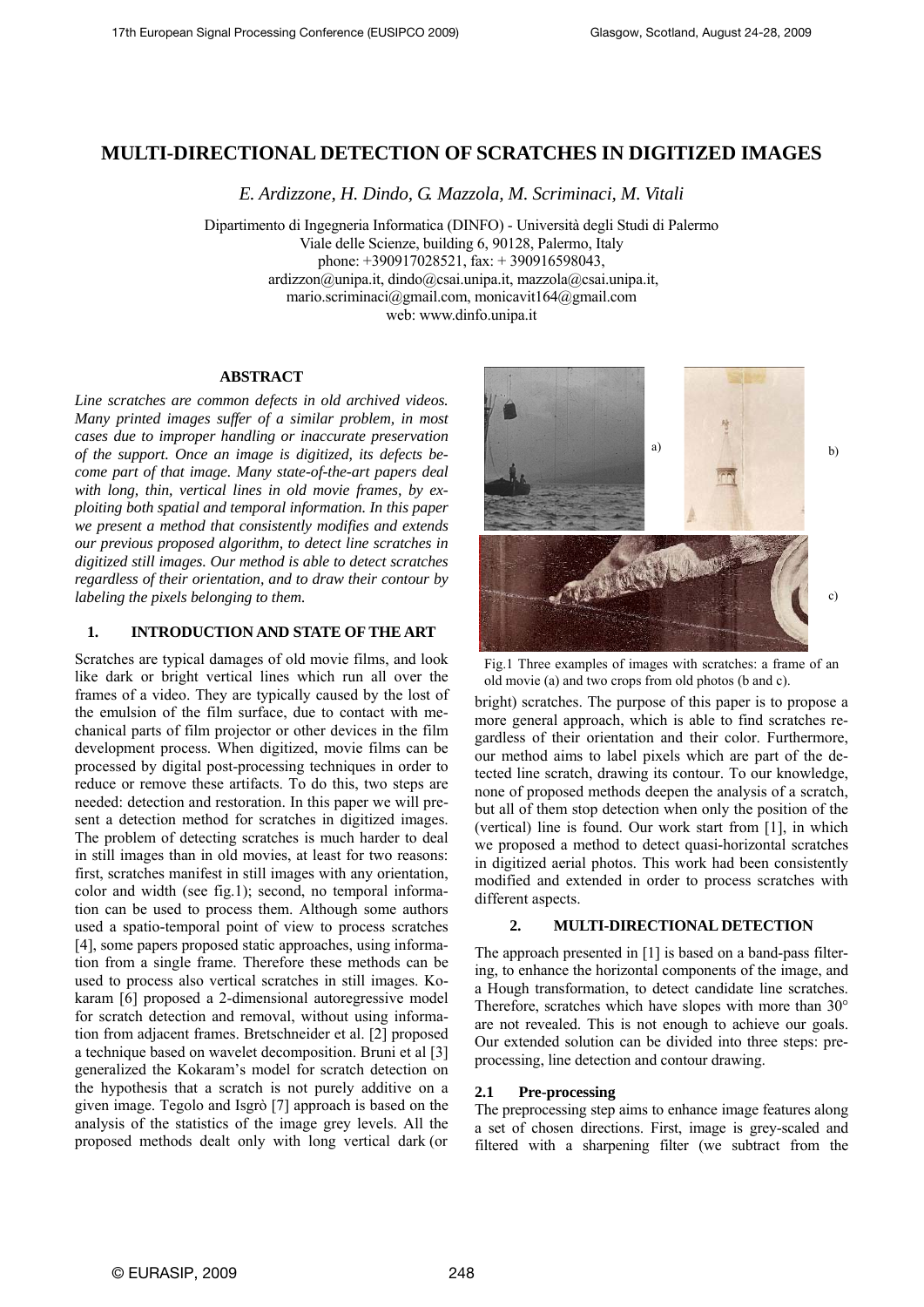

Fig.2 Three examples of colored scratches: black (a), grey (b), light blue (c); the output is the same (d)



Fig.3 Input image (a) and one of the output of the pre-filtering step (b) (the direction of the diagonal scratch shifted by 90°).

image its local-mean filtered version), thus eliminating the DC component. Tests showed that this solution makes our approach independent from the color of the scratch (see fig. 2), and helps the next steps in detecting its direction.

Then a bank of oriented band-pass filters is applied. Kass and Witkin [5] affirmed that a line is 90° shifted in the frequency domain and suggest the use of a band-pass filter:

$$
H(u, v) = \frac{1}{1 + 0.414 \cdot \left( \sqrt{\left(\frac{u^*}{D_h}\right) + \left(\frac{v^*}{D_v}\right)} \right)^{2n}}
$$
(1)

where  $D_h$  and  $D_v$  are the two cutoff frequencies while u<sup>\*</sup> and v\* are the translated and rotated frequency coordinates:

$$
\begin{cases}\ntx = center \cdot \cos(\theta) \\
ty = center \cdot \sin(\theta)'\n\end{cases}
$$
\n
$$
\begin{cases}\nu^* = \cos(\theta) \cdot (u + tx) + \sin(\theta)(u + ty) \\
v^* = -\sin(\theta) \cdot (u + tx) + \cos(\theta)(u + ty)\n\end{cases}
$$
\n(2)

so that the center of the sub-band has  $t<sub>x</sub>$ ,  $t<sub>y</sub>$  coordinates and it is rotated with the same angle. The sub-bands must be symmetric with respect to the origin, so the angle  $\theta$  must be shifted of 90°. The filter order n can control the slope of the sub-band, so that we chose n=4 to concentrate the filtering in a precise zone of the spectrum. This explains the use of this band-pass filter instead of a Gabor one.

We selected 12 not overlapping filters, to analyze 12 different directions, rotated with 15° each other.

A homomorphic filter is then applied to enhance the lines and to produce a dark uniform background. Finally a threshold is applied to obtain a binary mask. The threshold

value is computed as mean plus standard deviation of the image intensity. The result after the whole filtering process can be seen in fig 3.b.

## **2.2 Line direction detection**

After the preprocessing step, we apply the Hough transform to the 12 output binary images, in order to extract any relevant lines. Hough transform is used to represent an image in a parameter space, in this case slope and intercept of a generic line. Usually, the parameter space is subdivided into a number of accumulator cells in order to reduce the computational complexity. Each pixel is processed and a counter in the accumulator cell is incremented. We observed that, since each binary image is the output of a directional filtering process, the Hough transform will give relevant information only in a neighborhood of that direction (shifted by 90° with the respect of the input image). Therefore for each direction only this information is analyzed, and saved as a column of a data matrix. We then search for the maximum value, which represents our first line scratch, and considered as a reference to search for other potential scratches. We suppose that other scratches, probably originated by the same physical causes, have, in the data matrix, lower but similar values than those of the first one. Furthermore we observed that, since the Hough transform response depends on the number of points which are accumulated along a specific direction, some directions (typically the diagonal ones) are advantaged with respect to the others, because a longer line can include a greater number of points. Therefore we consider the next maximum value in the data matrix and we compare it with a threshold, which depends both on the reference value, and on the length of the longer possible line with the same direction. Whenever a new scratch is found, its value, and all the values in a neighborhood, are set to zero. This solution is applied to avoid the detection of multiple overlapping scratches (fig.4), which can be revealed since the same set of points can be included in similar but distinct lines. If the candidate value is lower than a threshold, the detection step ends (see fig.5).

#### **2.3 Contour drawing**

At this point our method requires user intervention. We propose to the user a set of possible scratches, and he has to select one of the candidates for the next steps in the scratch analysis process. Note that scratches in old photos can be caused by heterogeneous reasons, so that they can present interruptions, irregularities in width, slope and color. Digitization adds a further problem: when digitized, defects of the paper become part of the image. During the acquisition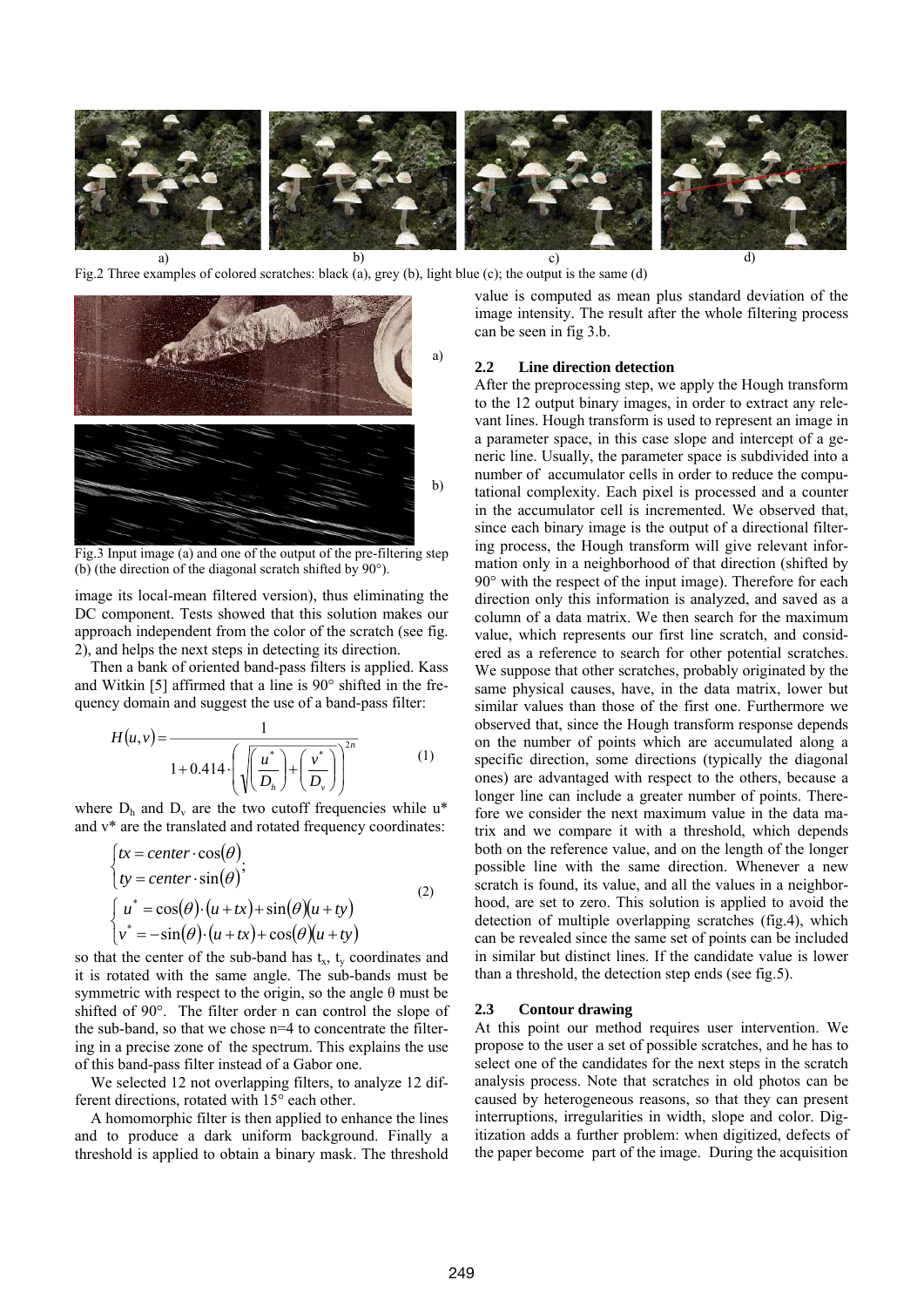

a)

Fig.4 The effect of resetting, in the data matrix, the values in a neighborhood of the scratch candidate value.

of a printed image, typically an interpolation technique is applied, so the intensity value of the pixels varies according to the surrounding background. Therefore, pixels in the same scratch can have very different intensity values, if the scratch passes across darker and brighter areas. The contour drawing step can be divided into two sub-steps: scratch "core" detection and region growing. The first step aims to find the skeleton of the scratch, the second one to find its local thickness.

### *2.3.1 Core detection*

The aim of the core detection is to find the backbone of the scratch in the most accurate way. For this step we work with lines with slope in [-45°, 45°]. If the line slope is outside this interval, the image is 90° shifted in order to bring the scratch line into this case.

This step needs for a starting reference point to proceed in the analysis, since the Hough transform returns only the direction and the position of the scratch line. The reference point is manually chosen by the user, who decides which is the most significant one for the selected scratch. Starting from this initial point, our method search for the 5 nearest pixels (see fig. 6) to include the "most similar" ones into the scratch core (note that the image could have been rotated). The similarity function depends on two factors: a "global" correlation factor, with respect to reference point, and a "local" correlation factor between the candidate and the last included pixel:

$$
s_c(p_i, k) = w_1 \cdot c_g(p_r, p_i^k) + w_2 \cdot g(p_i, d_s) \cdot c_l(p_s^{k-1}, p_i^k) \quad 3)
$$

 $-$  s<sub>c</sub>(p<sub>i</sub>,k) is the similarity function for the core detection, evaluated in the candidate point  $p_i$  of the column k;  $w_1$  and  $w_2$  are two constants, set by experiments, with  $w_1 > w_2$ ;

-  $c_g$  is the "global" correlation value, computed between two windows, centered respectively in the starting point  $p_r$ and in the candidate point  $p_i$  of the column k;

-  $c_1$  is the "local" correlation value, computed between two windows, centered respectively in the last included point  $p_s$ for the previous column, and in the candidate point  $p_i$  of the column k;

 $g(p_i, d_s)$  is a Gaussian function, evaluated in  $p_i$ , with a peak in correspondence to the detected scratch direction  $d_s$ and a constant standard deviation.

For each column we select the point, between the 5 candidates, with the maximum similarity value. If this value is lower than a threshold, no pixels are included into the core, but our method continue searching for other points along



Fig. 5 Multiple scratch detection. Input image (a), three correctly detected scratches (b). Some scratches are not detected probably since "covered" by close ones.



Fig.6 The five nearest pixels (in blue) to the reference point (in yellow), rightward. The same procedure is repeated leftward.

the direction ds, until the end of the image.

The global factor is used to find all the pixels, which are similar to the reference pixel, along the scratch direction. On the other hand, the local factor makes this method flexible to follow little changes in slope. Moreover, points can be included into the core in spite of possible interruptions along the scratch main direction.

It is clear that the choice of a "good" reference point is critical: starting from a point that is along the scratch direction, but is not part of the scratch, makes the core detection process work incorrectly.

#### *2.3.2 Region growing*

Goal of this phase of the process, is to search (orthogonally with respect of the core direction) for all the pixels which belong to the scratch, The approach is similar to that used in the core detection: we include pixels upward and downward instead of rightward and leftward.

The similarity function is alike eq.3. The main difference, in addition to the search direction, is the Gaussian function, which has its peak on the pixels of the scratch core, and a variance which depends on the last computed scratch thickness:

$$
s_{t}(p_{j}, k) = w_{1} \cdot c_{g}(p_{r}, p_{j}^{k}) + w_{2} \cdot g(p_{j}, \text{var}^{k}) \cdot c_{t}(p_{j+1}^{k}, p_{j}^{k}) \tag{4}
$$

$$
\text{var}^k = \max \Big( w_1' \cdot \text{var}^{k+1} + w_2' \Big( t_s^{k+1} \Big)^2, k_{\min} \Big) \tag{5}
$$

 $s_t(p_i, k)$  is the similarity function for the thickness detec-tion, evaluated in  $p_i$  in the column k;

-  $w_1$  and  $w_2$  are two constants with  $w_1 \gg w_2$ , set by experiments;

-  $c_g$ ,  $c_l$ ,  $w_1$  and  $w_2$  the same of eq.3;

-  $p_{j+1}$  ( $p_{j-1}$ ) is the next upper (lower) pixel to be examined in the same column of  $p_i$ ;

-  $g(p_i, var^k)$  is a Gaussian function, evaluated in  $p_i$ , with a peak in correspondence to the pixel in column k of the scratch core, and a variance which is shown in eq.5;

- var<sup>k</sup> and var<sup>k+1</sup> (or var<sup>k-1</sup>) are the variances of the Gaussian function in the column k and  $k+1$  (or k-1) respectively; -  $t_s^{k+1}$  ( $t_s^{k-1}$ ) is the thickness for the column k+1 (k-1);

-  $k_{\text{min}}$  is the minimum admitted value for the variance.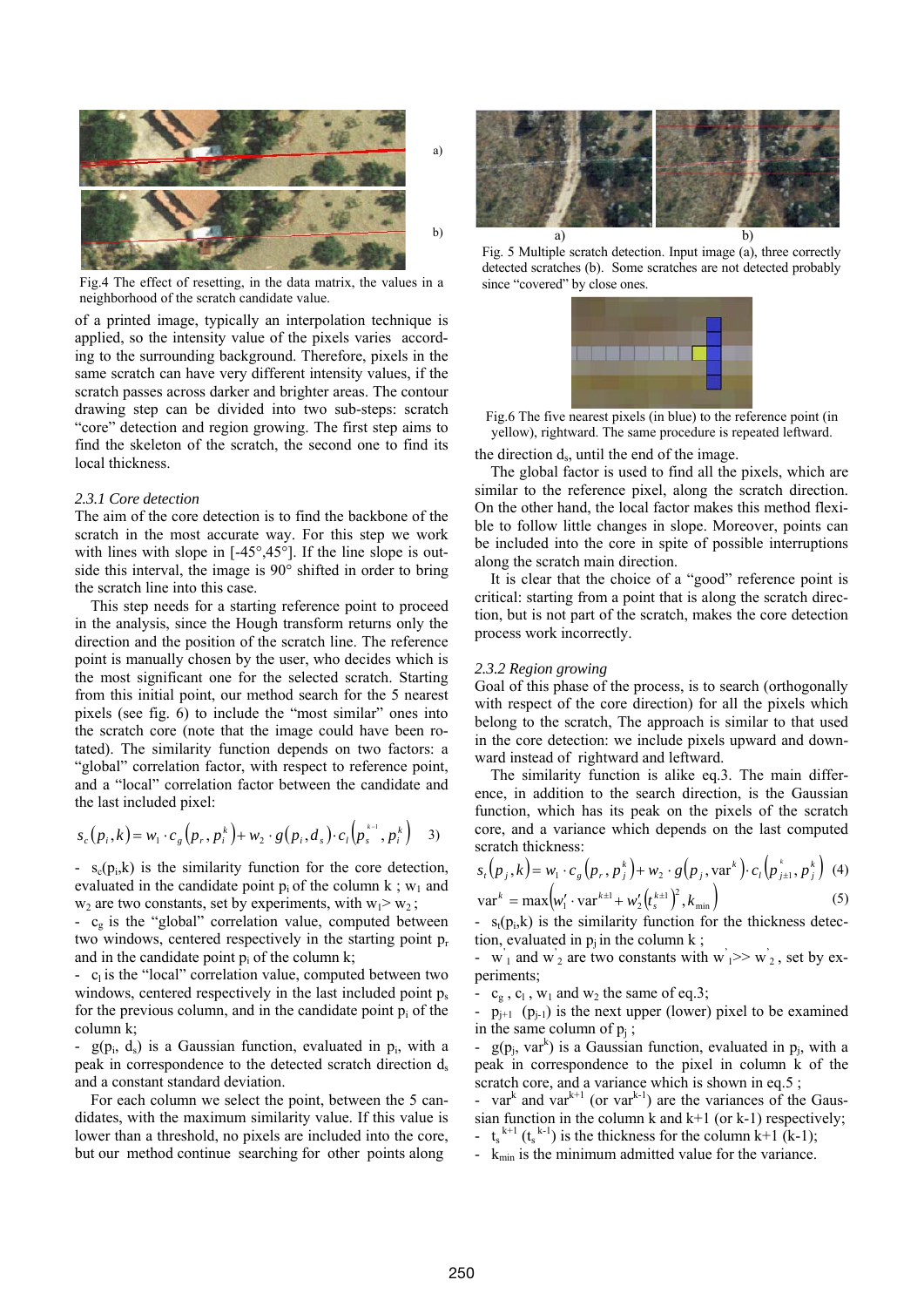

Fig. 7. A complete detection process: the damaged image (a), the detected line (b) and the starting point (the green star on the red line), the detected scratch with its contour (c) and the output binary image (d). Note that the detected mask is interrupted in correspondence to the scratch gaps in the input image.

Our method, for each column, stops when the similarity value of the next candidate pixel (upward or downward) is lower than a threshold. The global factor makes the proposed method able to find all the pixels which are similar to the reference pixel, along the direction that is orthogonal to the core. The local factor and the adaptable variance solution are useful to detect changes in the scratch thickness.

The final step is to create a binary image showing the result of this labeling process. Fig. 7 shows an example of a complete scratch detection process. Note that (fig.7.d) the detected mask breaks in correspondence to the scratch interruptions in the input image.

#### **3. EXPERIMENTAL RESULTS**

We tested our method onto two different sets of images: 20 images coming from a database of aerial photos, which present scratches more or less horizontally oriented; 20 crops of old photos which have heterogeneous physical causes and present scratches with any orientation and width. Some visual results are shown in fig. 8. Table 1 shows some parameters we measured to evaluate our experimental results within the two testing sets:

- CD is the percentage of correctly detected scratches, with respect to the number of the real ones; percentage of not detected (false negatives) is the complementary value;

- FP is the percentage of false positives, that is the number of detected scratches that are not real, with respect to all the candidate scratches;

- CP (Contour precision) is a measurement of the accuracy of our labeling process:

$$
In = \frac{n(A_{DS} \cap A_{RS})}{n(A_{RS})}; Out = \frac{n(A_{DS} \cap A_{RS})}{n(A_{DS})}
$$

- *In* is the ratio between the number of pixels in the intersection of the detected and the real scratch and the number of pixels in the real scratch. When this parameter tends to 1, the detected scratch covers the whole real scratch, but nothing can be said about pixels outside  $A_{RS}$ ; if it tends to 0 detected and real scratch have smaller intersection;

| Table 1. Quantitative evaluation of experimental results |  |
|----------------------------------------------------------|--|
|----------------------------------------------------------|--|

| $dataset \setminus parameters$ | CD  | FP  | P   |
|--------------------------------|-----|-----|-----|
| old photos                     | 81% | 28% | 81% |
| aerial photos                  | 85% | 17% | 91% |

| Table 2. Avg execution time of the steps of our method |  |
|--------------------------------------------------------|--|
|--------------------------------------------------------|--|

| step            | avg exec time (sec) |
|-----------------|---------------------|
| Pre-filtering   |                     |
| Hough-transform |                     |
| Core detection  |                     |
| Region growing  |                     |

- *Out* is the ratio between the number of pixels of the detected scratch which are not in the real scratch, and the number of pixels in the detected scratch. When this parameter tends to 1, the whole detected scratch has no intersection with the real scratch. If it tends to 0, fewer pixels are labeled outside the real scratch area. Nevertheless this parameter will not assure that the whole reference scratch has been covered.

What can be considered the "real" scratch is a critical issue. For each image in our dataset we manually selected the pixels which belong to a scratch and considered the obtained masks as the "real" contour of the scratch. A manual segmentation process is highly subjective, but it is the only one solution to give a numerical evaluation to our contour drawing method.

As expected, we had best results for aerial photos, since all the scratches in that dataset have more regular features: horizontal direction, white color and constant width. We noted that many false positives are real lines, which are indistinguishable, for an automatic inspection method, from line scratches.

Table 2 shows the average execution time for each of the step our processing method. Note that most of the time is spent in the pre-filtering step and in region growing.

Moreover, we tested our method with 5 old movie frames and compared our results with those obtained using the algorithm proposed in [7], which had been specifically designed for vertical dark scratches in movie (see fig.9). Within this dataset our results are slightly worst than that of the state of the art approach, because scratches can be found along all the possible directions (see the horizontal line in